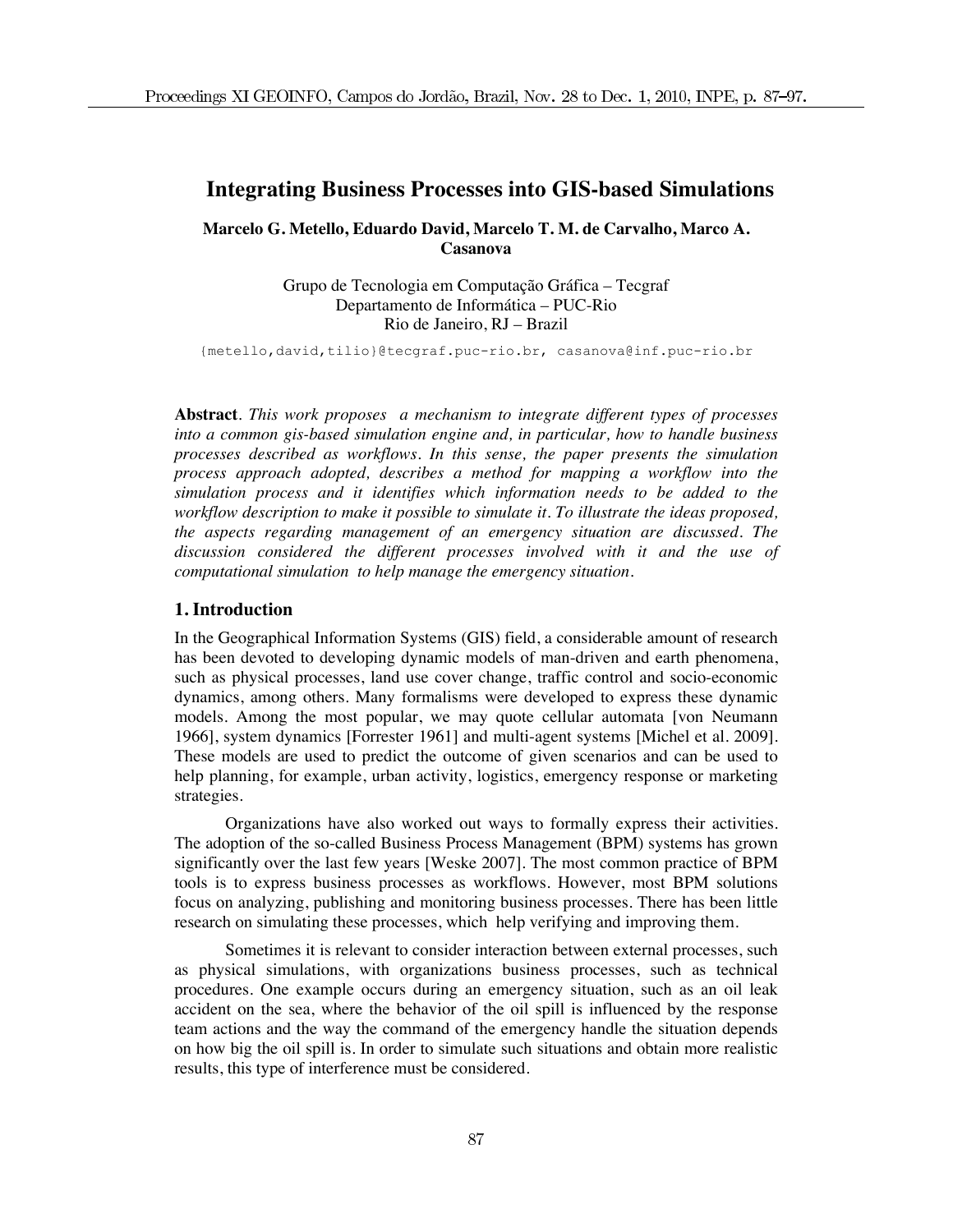Based on this idea, a simulation engine has been developed to provide such mechanism to deal with different processes that can interact with each other. In a previous work [Metello et al. 2008], it was presented an earlier version of this engine, which could simulate some kinds of processes in a GIS environment, such as physical dispersion of leaked products and transportation of equipment. Even though this engine could simulate a large variety of processes commonly modeled in GIS, it could not simulate workflows based processes. This paper addresses a newer version of the simulation engine, which can simulate business processes described as workflows. The paper has two main objectives. First, it describes a method for mapping a workflow into a simulation process to be executed in the engine. Second, it identifies the information required to be added to the workflow description that enable it to be simulated.

This paper is organized as follows. Section 2 illustrates in more detail the motivating example of handling emergency situations. Section 3 describes a formal base for integrating processes of different nature together in a simulation environment. Finally, section 4 describes how a process described by a workflow can be simulated in that environment.

# **2. A Motivating Example: Emergency Planning**

An emergency occurs when a sudden and unexpected situation may cause damage to human health and/or to the environment and properties and which, therefore, requires immediate action and specific resources. In this case, it is not only important to respond quickly, but the response must be conducted in a well organized manner, in order to minimize the damages. The complexity of emergency management, coupled with the growing need for multi-agency and multi-functional involvement on these situations, has increased the need for methodologies that follow standards and that can be used by all emergency response disciplines. In this sense, the use of the *Incident Command System* (ICS) [Bigley and Roberts 2001] standard by public safety and private sector organizations around the world has been increasing.

When the incident begins, the first steps are notifications, initial assessment, command meeting, initial response and incident briefing using specific ICS forms. After this initial response period, the emergency handling process becomes cyclic. Each cycle, called *Planning "P",* consists of a planning and an operational phases. The planning phase include meetings for assessing the current situation, update objectives, tactics definition, preparing and approving the incident action plan (IAP). The operational phase is where the response plan is executed and its progress is evaluated, after which starts a new cycle.

Use of information systems, such as InfoPAE [Carvalho et al. 2001] help to improve the management of this process. InfoPAE is an automated system designed to improve the response to emergency situations. It also proved to be a valuable training tool. The system offers sophisticated action plans and easy access to vital information and resources allocated for different types of scenarios. The system is developed by Petrobras (the Brazilian oil company) and the Computer Graphics Technology Group (Tecgraf) at PUC-Rio.

One of the difficulties of such systems is that, even though it is possible to describe an emergency action plan at a reasonably detailed level, this is somewhat limited with respect to the representation of dynamic aspects. The action plan is usually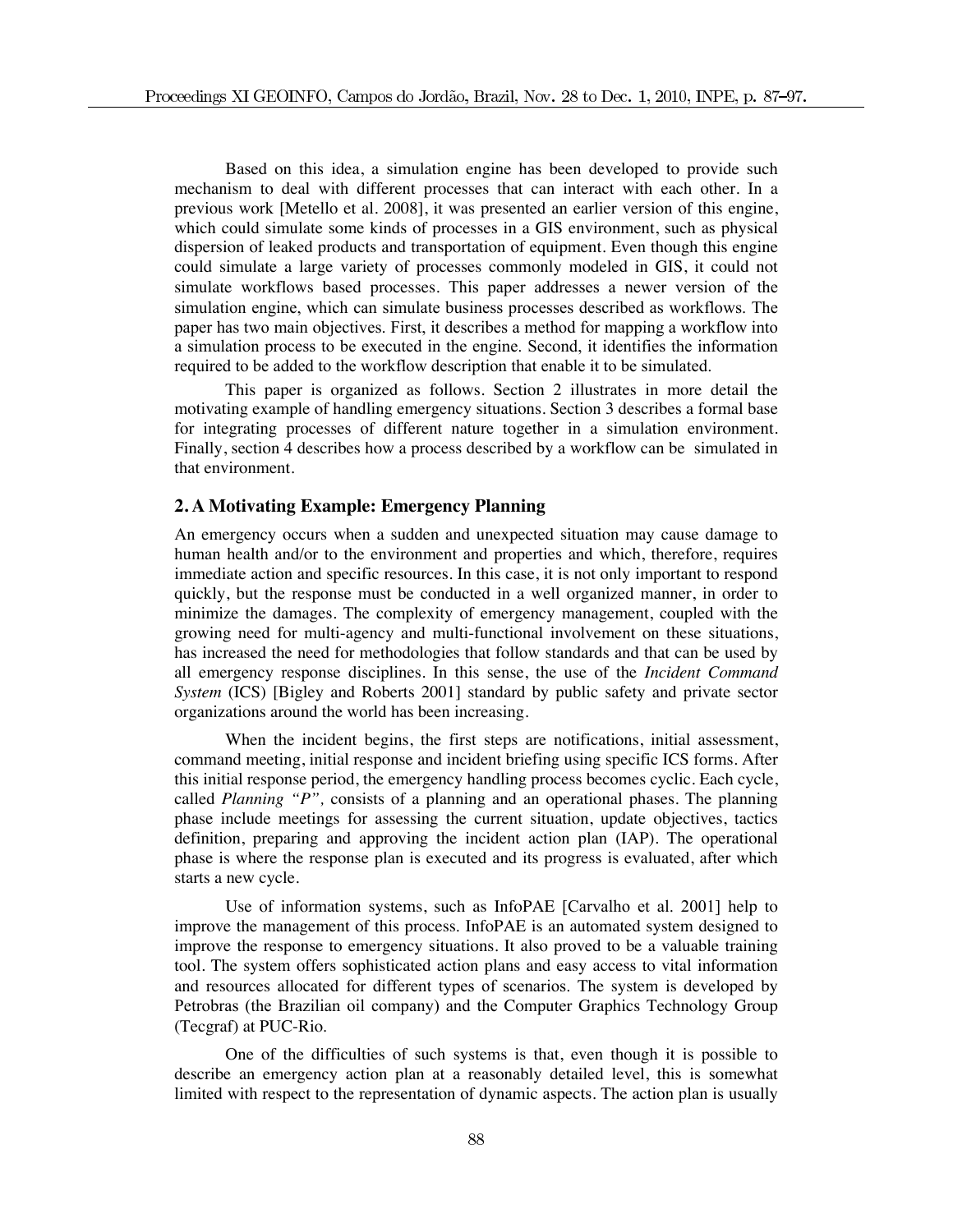described using workflows and most workflow representations do not specify the time at which an action should be executed, how long it will take to finish and how the environment is affected by its execution. For instance, if a plan has instructions to install barriers to contain an oil spill at some point, it should take into account where and how the spill moves and how long it will take to have the barriers installed at the correct point. Otherwise, the plan is useless.

Testing the quality of an action response plan and the performance of the emergency response team is mandatory to ensure minimum impact of the incident. Beside others initiatives such as field exercises, use of computational simulation can be a cost-effective mechanism to improve it. Simulation can be used for different purposes as to estimate, in advance, if there will be enough resources and time for executing a specific action or support complex decisions during the planning phase of emergency response. One of the common used for it is to simulate the behavior of physical phenomena such as those involving dispersion of chemical products in the environment. However, the pure simulation of physical dispersion does not take into consideration the effects of contingency actions. Therefore, the use of purely physical simulation is somewhat limited in a strategy which cycles between evaluation and planning.

Hence, a more suitable computational environment to test the emergency management would be one that could combine simulation of physical phenomena with others processes such as those related to *Planning "P"*.

# **3. Process Simulation**

#### **3.1 Motivation**

In the long-lived field of simulation, many different formalisms were developed to model processes in time [Eker et al. 2003, Vangheluwe 2000, Zeigler et al. 2000]. Each formalism suits better some specific class of processes. For instance, the dispersion of some leaked product into the environment can be modeled as a cellular automata (CA), while the corresponding contingency action plan can be modeled as a workflow. These two types of processes are depicted respectively in Fig. 1 (a) and (b). The first process defines a sequence of states over time while the second represents a set of actions from a workflow being executed in time, where each individual action has a defined start and end time instants. The problem of simulating these two processes independently of each other is obvious. Each of them only represents a partial view of the problem. The physical dispersion simulation would not take into consideration the effects of contingency actions. Likewise, the elaboration of plans as mere workflows does not guarantee that the actions will have their preconditions for execution met and, even if executed, that they will produce the desired results. Again, one illustrative example would be a plan that contains one action for placing contention barriers for oil leaked into the sea without considering whether the teams will have the necessary time to do so. These processes represent partial views precisely because they only consider a subset of all the elements involved.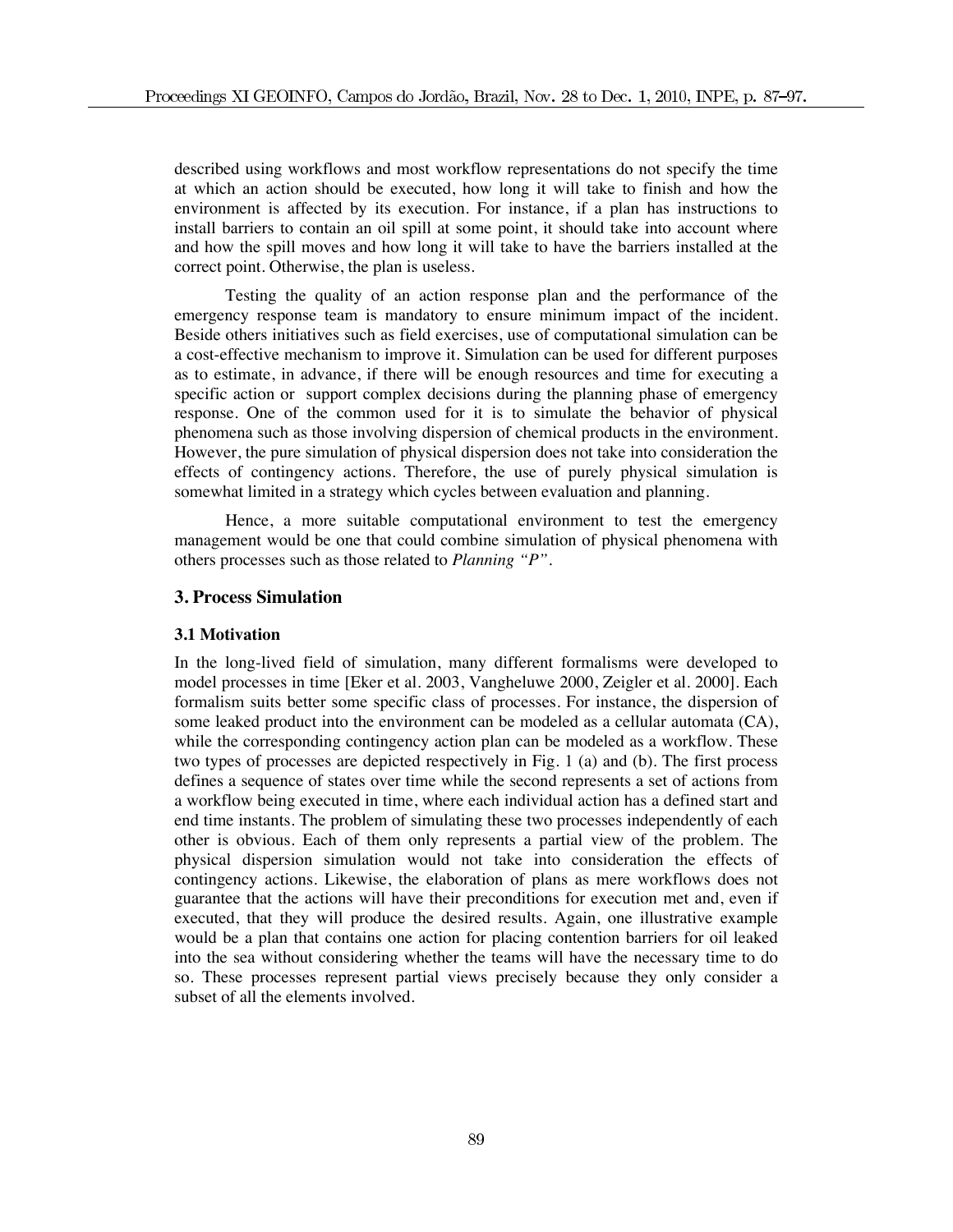

**Figure 1. (a) A cellular automaton process represented by a succession of states over time. (b)** A **workflow process represented by a set of actions in time**.

Our approach for dealing with this problem is to integrate these isolated processes into a single simulation execution environment, even if they are expressed in different formalisms. Naturally, the simulation must consider all the interferences between them. In order to achieve this, it is necessary to provide a common high-level formalism capable of representing different kinds of processes, such as plans and physical simulations. Also, the simulation environment must be capable of executing interfering processes in parallel.

The most straightforward way to integrate a number of different processes in a simulation environment probably is to run all of them in parallel, propagating causality every time a process generates an event that will possibly affect another process. Fig. 2 depicts two interfering processes being simulated in parallel. The sinuous arrows indicate causality being propagated between those processes.



**Figure 2. Two interfering processes being executed in parallel.**

Three problems must be addressed to integrate processes of different natures. First, we need a common formalism which must be general enough to express the behavior of all individual processes as well as the interferences between them. Second, we need to map the formalisms in which the individual processes are described to this general formalism. Lastly, we need a simulation environment to execute all processes together.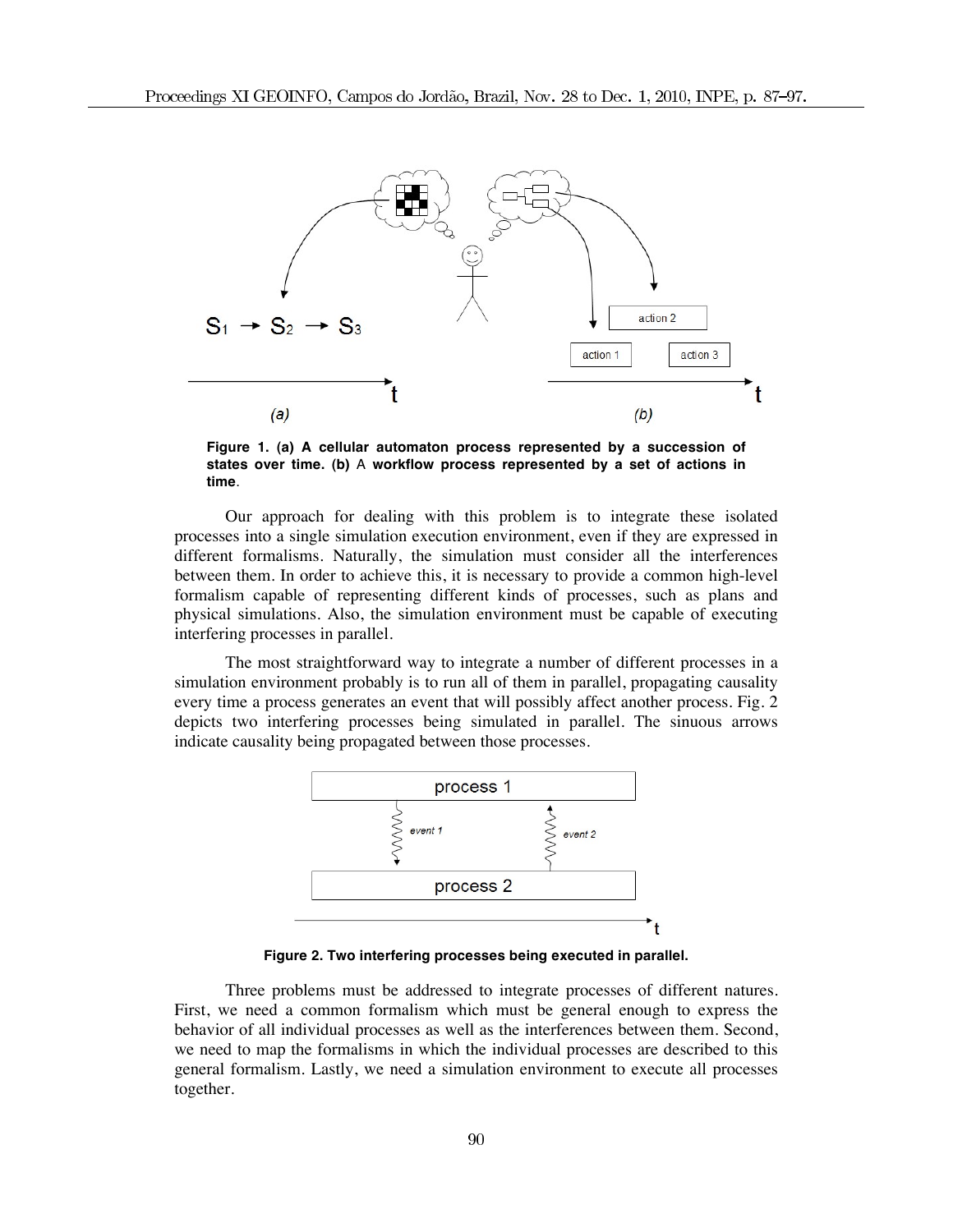#### **3.2. On the Process Definition Formalism**

Abstractly speaking, a process represents change in time. In the simulation field, a wide variety of formalisms to model change in time have been proposed. These formalisms may differ from each other even in the most fundamental aspects such as time representation. Some of them use a continuous numeric scale while others are restricted to discrete time values. They also differ with respect to how they represent changes in the world state with time. Again, some represent changes as discrete instantaneous events while others are able to represent continuous changes by means of differential equations. A complete discussion however is out of the scope of this work. Instead, we shall just point out that generality and the ability to integrate different formalisms is what is important to achieve our goals. Previous research about simulation formalisms have suggested that the *discrete event* approach has good potential for serving as the basis for integrating different simulation formalisms [Vangheluwe 2000, Zeigler et al. 2000]. Therefore, the principles of the discrete event approach were used as basis for the formalism designed to describe processes in a general way.

Each process evolves in a continuous timeline in which instantaneous events cause changes to the internal state of the process. Additionally, a process can generate events that are sent to other processes that are coupled to it. The coupling structure is defined separately from the definition of the processes behavior, thus increasing modularity and reuse. The coupling structure is also dynamic and can be changed during the execution of the simulation. Changes made to the coupling structure are also instantaneous in time, so it can be treated in the same way as a regular event.

Another aspect that was included in the approach is the lifetime of a process. During the course of a simulation, new processes can be started and existing ones can finish their executions. Each process must have definite start and end times. A process can only alter the state of the world within its lifetime. In consonance with other types of changes in the simulation, the start of a new process and the finish of an active one are also treated in the same way as other instantaneous events.

In order to allow GIS-based simulation, a notion of a *GIS environment* is created as a spatio-temporal data repository which represents the physical world. It has a state that changes instantaneously at some points in time, as the simulation advances and new events alter some geographical feature. Fig. 3 shows two processes and their interaction with the GIS environment, as well as with each other.



**Figure 3. Two processes interacting with the GIS environment.**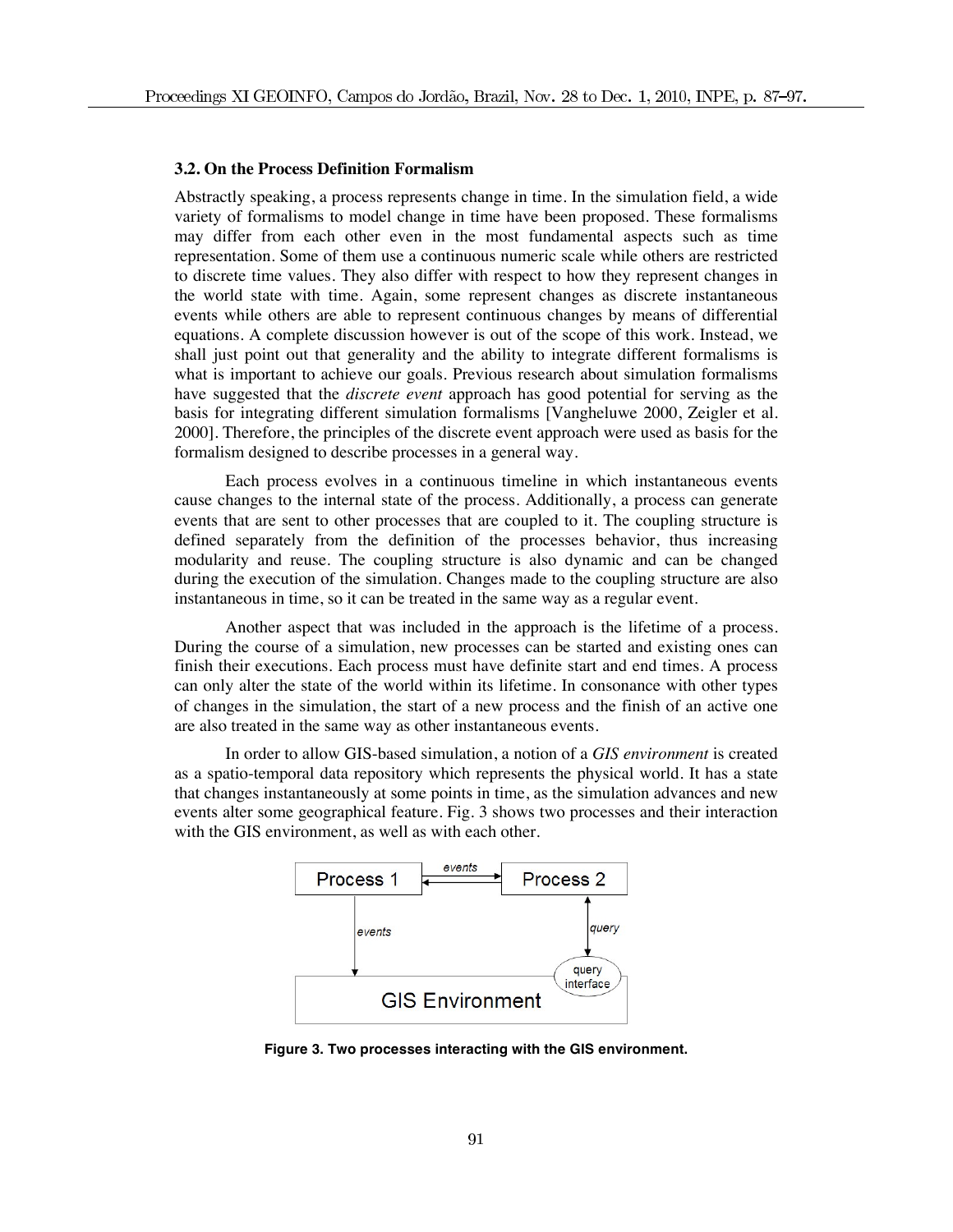Because of the generality of the discrete event approach to simulation, it is usually possible to map other dynamic models into it [Zeigler 2000]. Discrete time models such as cellular automata, continuous models such as system dynamics and other hybrid approaches can be implemented on top of the discrete event approach [Vangheluwe 2000]. This makes it possible to reuse most models developed in the GIS field such as physical phenomena, social and economical behaviors and transportation, among others. The idea is to integrate all the relevant dynamic models into one synchronized set of processes and, on top of that, add some extra processes representing the business processes of an organization in that scenario. Then, it will be possible to the organization to foresee the effects of any given course of action.

### **4. Mapping Workflows to Discrete Event Simulation Processes**

In this section, we describe in detail how to map workflow processes into a discreteevent process formalism. This is relevant since workflows are the most common way to represent business processes, as mentioned before, and since we are particularly interested in how organizations may create action plans. It is out of the scope of this paper to discuss how other types of processes are mapped into the discrete event process formalism.

### **4.1. Workflow Definition**

Since there are many different languages and representations for workflows, this section starts by describing the workflow definition used here.

A workflow defines a set of actions and a control flow which imposes restrictions on the order at which the actions should be executed. With respect to their control flow, workflow representations may differ from each other in some of the patterns they use. For the sake of simplicity, we shall consider only the basic patterns defined in [van der Aalst et al. 2003]. Those are *sequence*, *parallel split*, *synchronization*, *exclusive choice* and *simple merge*. Fig. 4 depicts these patterns.

Each basic pattern connects some *preceding actions* to some *following actions*. In Fig. 4, all preceding actions are represented as rectangles on the left side of each pattern and all following actions are placed on the right side. In some cases it makes sense to connect a pattern directly to another pattern instead of an action. However, considering a direct connection between two patterns, placing a dummy action between them will not alter the behavior of the process described by the workflow. In fact, the two will be equivalent. Therefore, it is enough to describe the behavior of the patterns considering that they are only connected to actions. Table 1 lists some of the characteristics of each basic pattern.

The number of preceding and following actions indicates the number of action connections each pattern may have. The trigger time indicates the condition upon which the pattern is triggered. Finally, the following activity describes which of the following actions should be started when the pattern is triggered.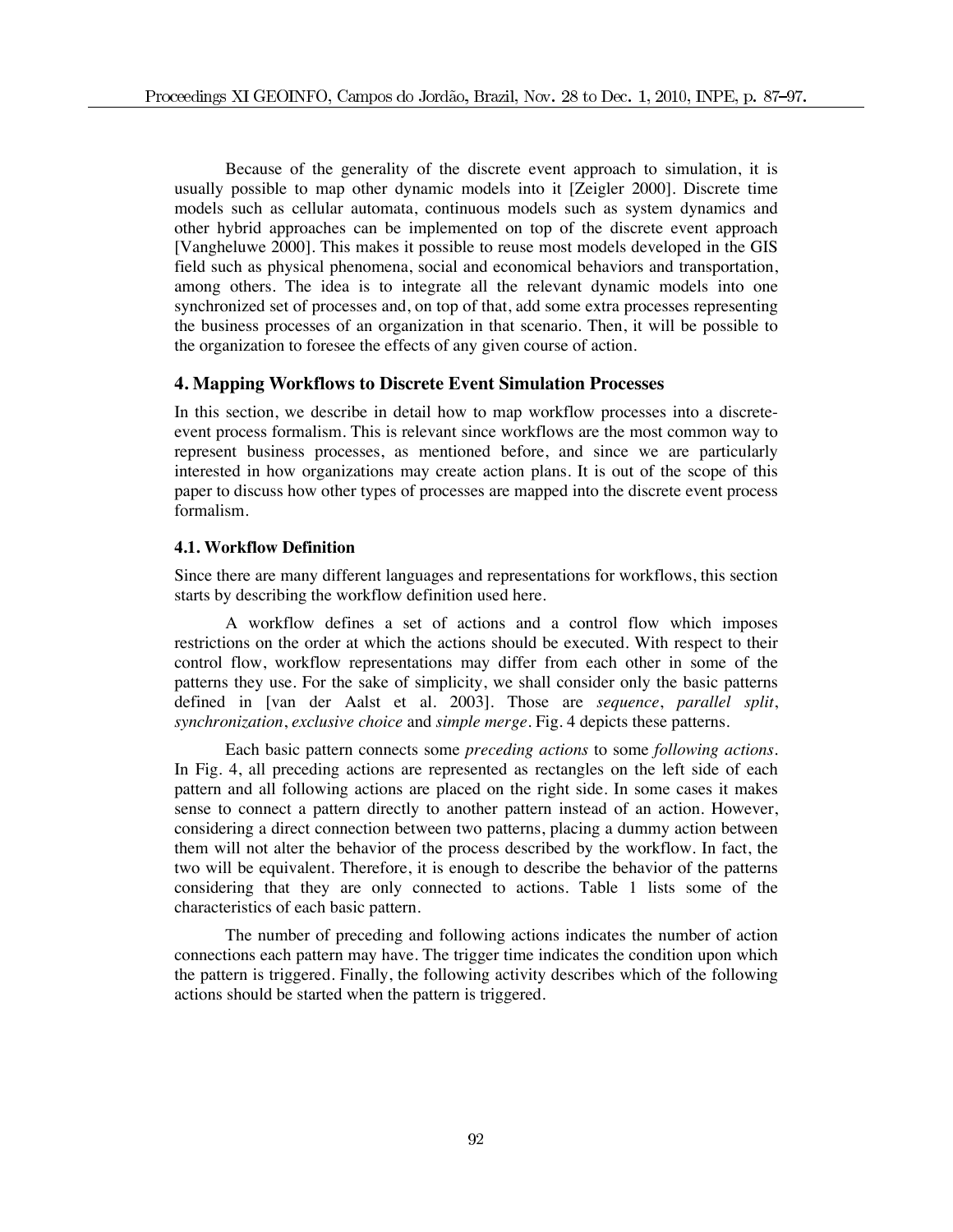

**Figure 4. Basic workflow patterns.**

| Table 1. Properties and behaviors of basic patterns. |  |  |
|------------------------------------------------------|--|--|
|------------------------------------------------------|--|--|

| pattern          | number of<br>preceding actions | number of<br>following actions | trigger time                           | following activity                         |
|------------------|--------------------------------|--------------------------------|----------------------------------------|--------------------------------------------|
| sequence         |                                |                                | completion of<br>preceding action      | start following<br>action                  |
| parallel split   |                                | $\mathbf n$                    | completion of<br>preceding action      | start all following<br>actions in parallel |
| synchronization  | n                              |                                | completion of all<br>preceding actions | start following<br>action                  |
| exclusive choice |                                | 2 (or n)                       | completion of<br>preceding action      | start one of the<br>following actions      |
| simple merge     | n                              |                                | completion of any<br>preceding action  | start following<br>action                  |

Optionally, the parameters or inputs of the individual actions are also represented. Likewise, an action may also produce some data as output. That data could be consumed either by another action executed after it or by some conditional split operator in the control flow. Therefore, in order to represent action input and output, a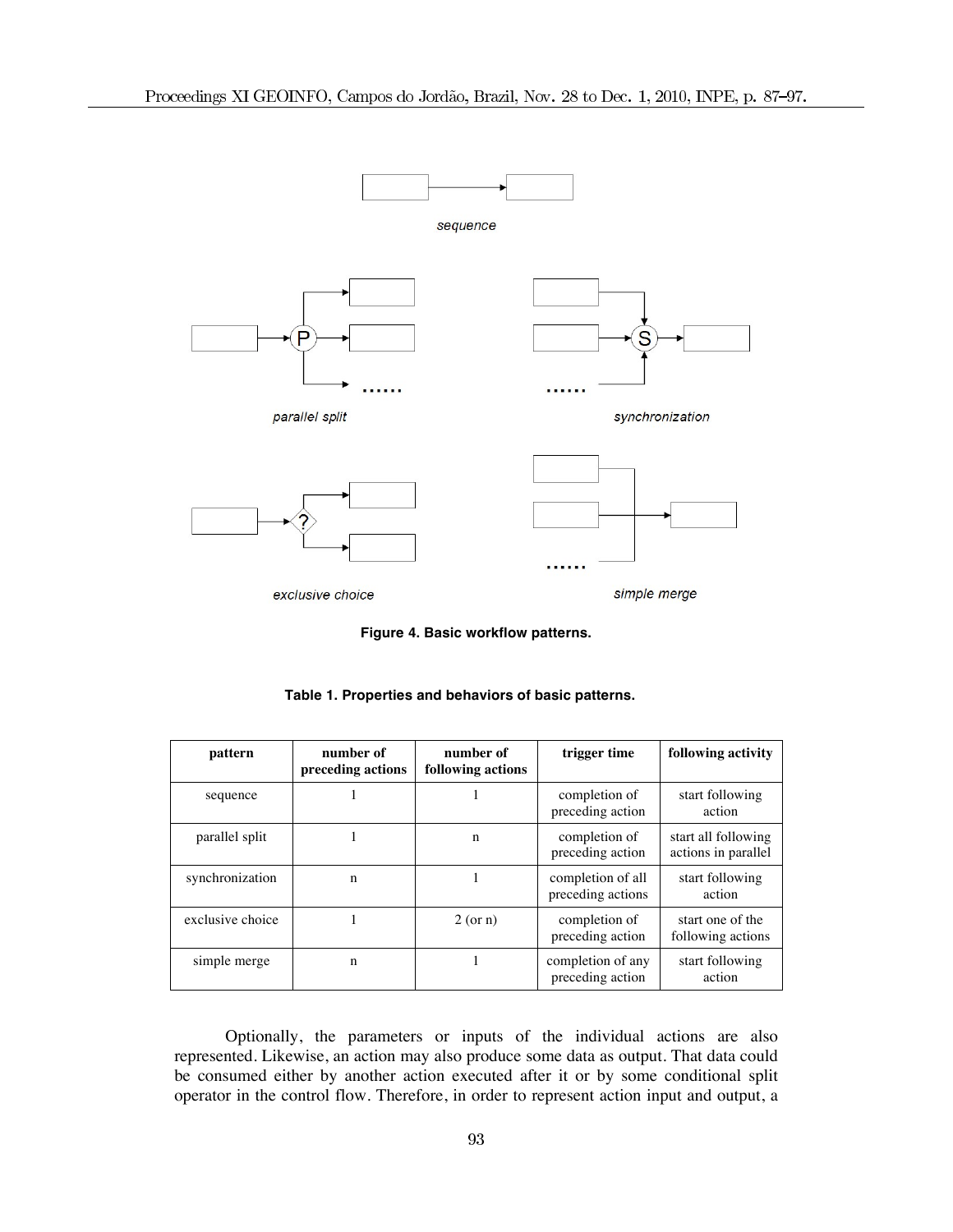data flow must also be represented. It is important to notice that the data flow does not follow the same paths as the control flow. However, it should obviously obey the ordering restrictions imposed by it since an action cannot consume output data from another action that has not yet been executed.

The simplest way to model the data flow is to define a set of variables that will compose the internal state of the workflow process. These variables are accessible by any action. Every time an action or a control operator needs some input data, it can get it from one or more variables. Whenever an action produces some data, it should store it in variables so that later actions can read it. Information stored in variables can also be used by exclusive choice operators to evaluate their conditions when they are triggered. Fig. 5 illustrates a workflow with the basic patterns and some variables.



**Figure 5. Workflow example with control and data flows.**

### **4.2. Workflow as a Simulation Process**

In our approach, we introduce a simulation process to represent the workflow, which we simply call the *workflow process*. This process will fork one individual *action process* every time it executes one action, as illustrated in Fig. 6. For that reason, the workflow process must be able to indicate the start time for each of its actions. Likewise, it needs to receive back the exact finish time of each action process so that the workflow can continue executing the next steps.

For any of the basic patterns, the start time of its following actions is given by a function that takes as input the trigger time of the pattern and, optionally, some values from variables. Actions that are not following actions of any pattern are started at the beginning of the workflow execution. When an action finishes its execution, it must inform the workflow process that it has finished by sending an event to it. That event may cause another pattern to trigger and so on until there are no more actions to execute. The finish time of the workflow process is the same as the finish time of its last executed action. The flow of all this timing information is illustrated in Fig. 6 as dotted arrows. As in the previous section, continuous arrows indicate the control flow and the dashed arrows indicate the data flow.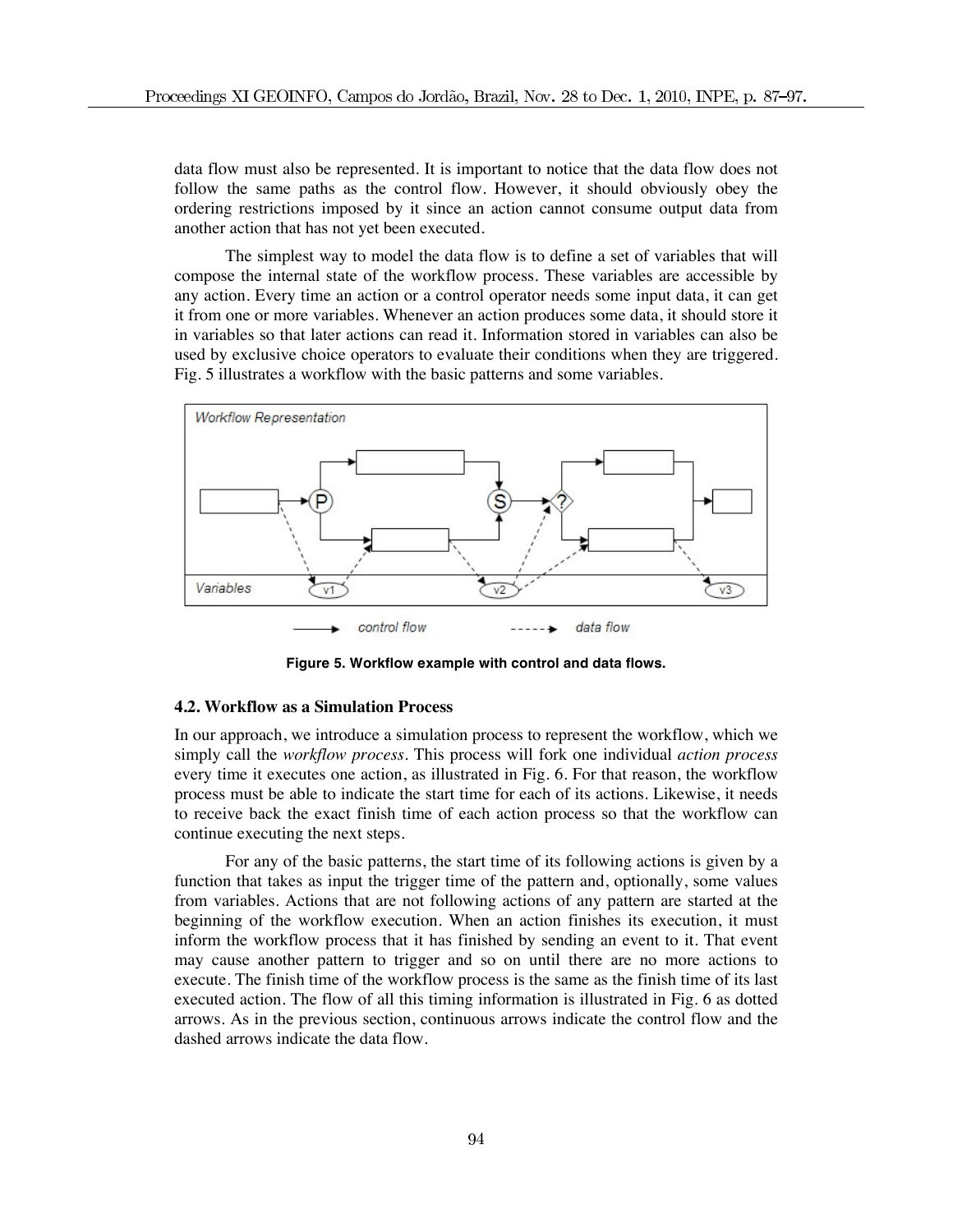

**Figure 6. Processes involved in the simulation of a workflow.**

Now that the processes to simulate a workflow are defined, we can combine them with processes of a different nature and consider how they interfere with each other. It is worth noting that the workflow variables could be updated by events sent by some process other than the action processes. This is actually a way for a process of a different nature to interfere with a workflow process. Likewise, an action process may send events to processes other than the workflow process, therefore interfering with them.

With the definitions presented in this section, it is possible to identify all the requirements of a workflow representation necessary to simulate a workflow together with other interfering processes. The requirements are summarized in the following list:

- **Provide all actions with typing information so that they can be associated with simulation processes.** Some human-readable workflow representations define the information about what an action does textually. In order to allow automatic simulation, actions must be more strongly typed. Besides, some additional information may be needed providing more detail for enabling simulation. For example, describing the weather conditions as "low tide with south wind" may not be precise enough for a physical simulation.
- **Provide functions to specify the start time of actions and condition evaluation.** As seen before, this is essential to simulate the situation correctly.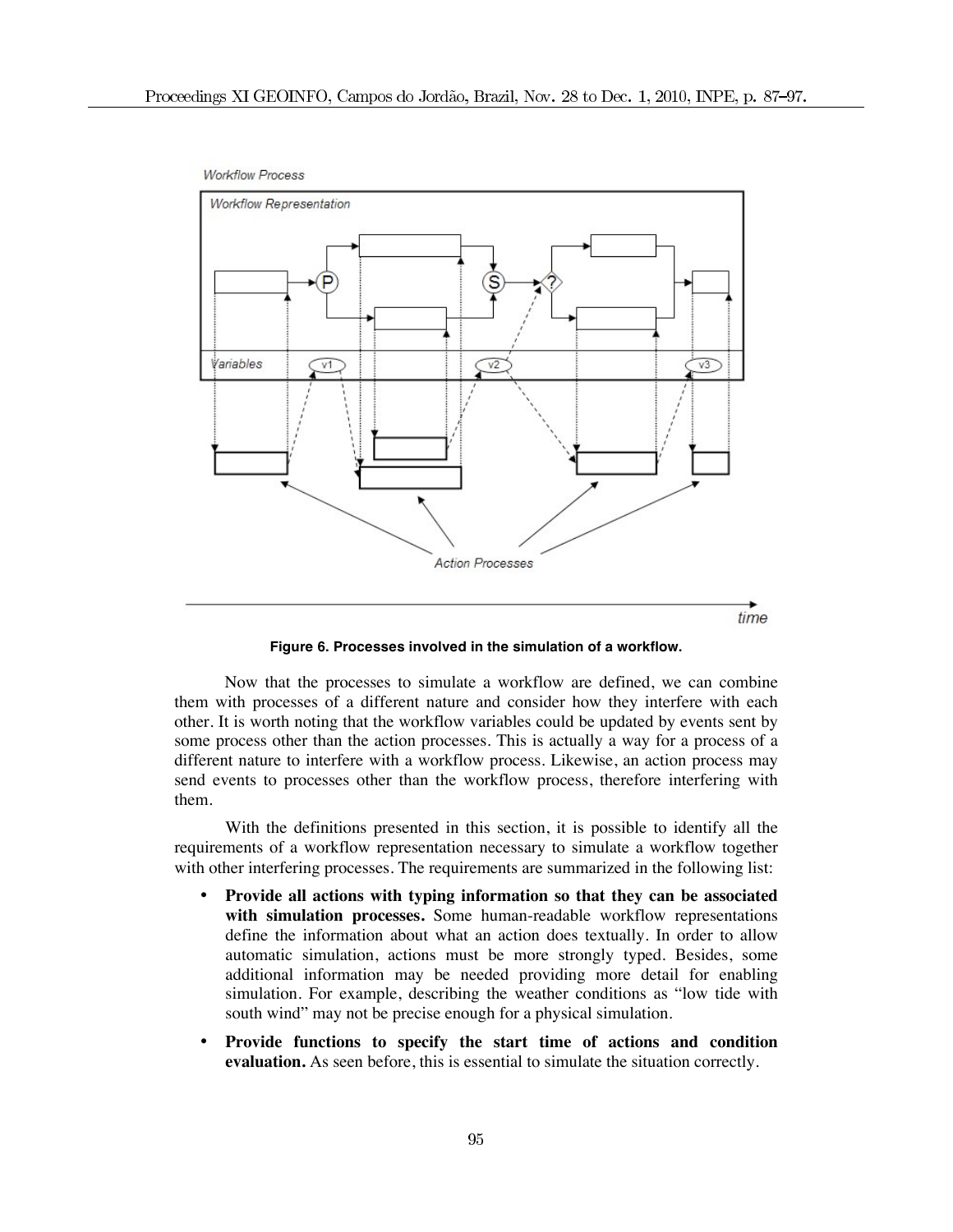- **Provide a way to receive the end times of the actions.** Specific events may be created for providing the workflow process with information about when its executed actions have finished their execution.
- **Provide the workflow process with all necessary information so that it can keep its variables up to date.** By sending events to it, other processes may provide the workflow process with information it needs for correct simulation.

# **5. Conclusion and Future Work**

The paper discusses aspects regarding the integration of different types of processes into a common simulation engine and, in particular, how to handle business processes described as workflows. In this sense, it presents the simulation process, describes a method for mapping a workflow into the simulation process and it identifies which information needs to be added to the workflow description to make it possible to simulate it.

In order to illustrate the ideas proposed, the aspects regarding management of an emergency situation are discussed. The discussion considered the differents processes involved with it and the use of computational simulation to help manage the emergency situation and . Section 3 discussed the use of discrete event approach to simulation, which proved to be a good way of integrating different processes and Section 4 showed how to map workflows into the simulation processes. Finally, it is discussed what a workflow representation must provide in order to enable the engine to simulate it.

As for future work, one possibility is to consider other wofkflow patterns. Indeed, Section 4.1 considered only five patterns, whereas [van der Aalst 2003] defines another fifteen patterns.

Another interesting challenge is that some workflow representations allow the definition of sub-workflows in a hierarchical composition. The approach could be extended to simulate a workflow hierarchy.

The requirements listed in Section 4.2 provide a roadmap to add some simulation functionality to an existing BPM system. For example, the InfoPAE system features a workflow language called XPAE [Casanova et al. 2002] that facilitates defining action plans. However, the current version of the language is not able to consider the dynamic aspect of a real emergency. Extend the language with the requirements presented would be extremely valuable.

## **References**

- Bigley, G.A., Roberts, K.H. (2001) "The Incident Command System: High-Reliability Organizing for Complex and Volatile Task Environments", The Academy of Management Journal, 44(6), pp. 1281-1299.
- Carvalho, M.T., Freire, J., Casanova, M.A. (2001) "The Architecture of an Emergency Plan Deployment System", In: Proc. III Brazilian Symposium on Geoinformatics, Rio de Janeiro, Brazil.
- Casanova, M.A., Coelho, T.A.S., Carvalho, M.T.M., Corseuil, E.T.L., Nóbrega, H., Dias, F.M., Levy, C.H. (2002) "The Design of XPAE – An Emergency Plan